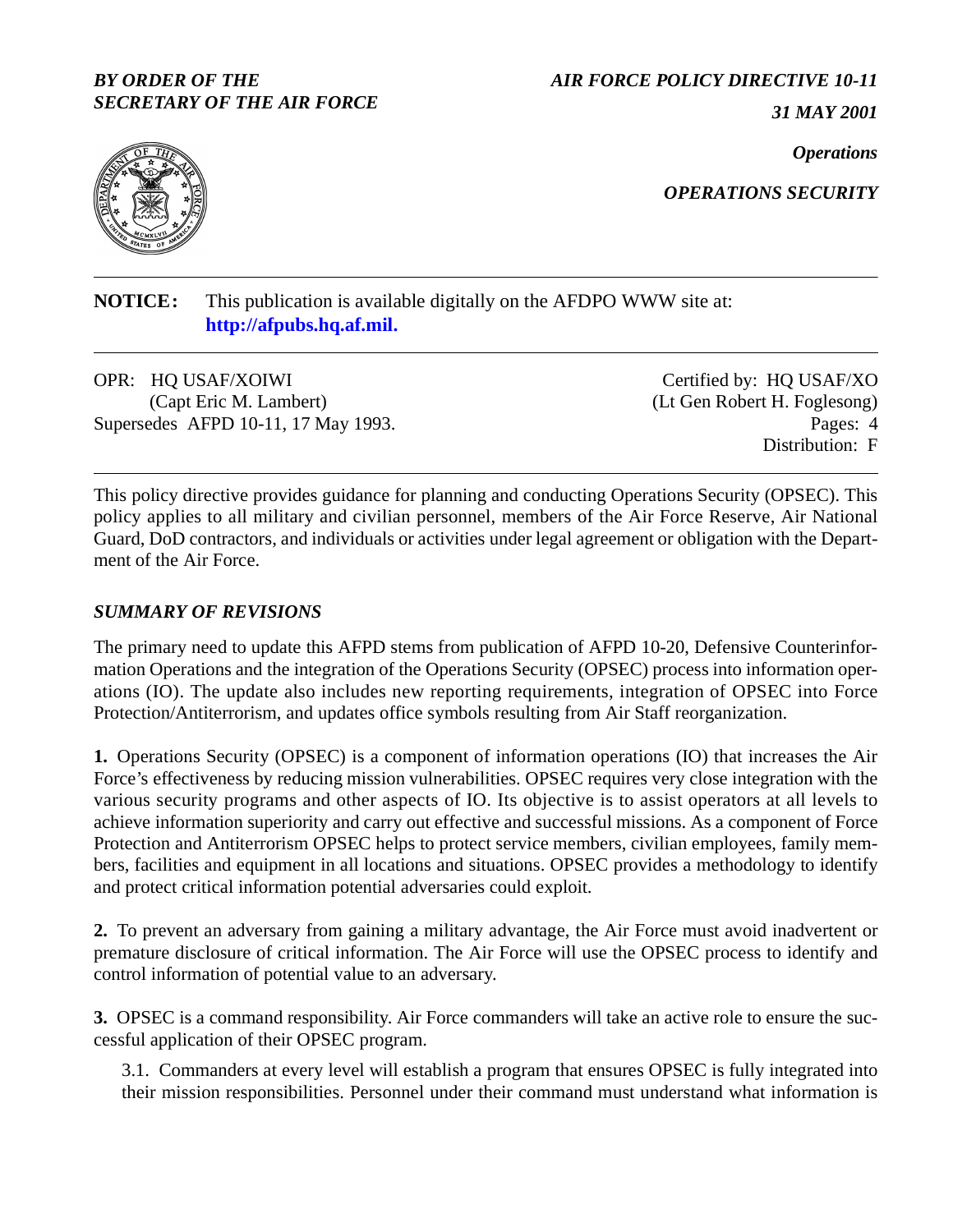critical; how they are to protect it; from whom they are to protect it; and for how long they must protect it.

**4.** This directive establishes the following responsibilities and authorities:

4.1. The Deputy Chief of Staff for Air and Space Operations (HQ USAF/XO) is the office of primary responsibility for the Air Force OPSEC program. HO USAF/XO will designate a full-time Air Staff OPSEC Program Manager (PM) to develop policy and influence plans.

4.2. Major Commands (MAJCOM), field operating agencies (FOA), and direct reporting units (DRU) will develop effective and visible OPSEC programs to satisfy mission requirements as detailed in AFI 10-1101, Operations Security (OPSEC) Instruction.

4.2.1. MAJCOMs, FOA's, DRU's, laboratories, products and logistics centers, and test ranges will assign at least one commissioned officer (or civilian grade equivalent) to function as the OPSEC PM. The PM should be a full-time responsibility. The PM position should be assigned to the element of an organization that maximizes integration into critical mission areas.

4.2.2. Effective OPSEC programs will identify critical information; assess the intelligence collection threat; ensure job-related and mission-specific training is provided on a recurring basis to all personnel; ensure the integration of OPSEC measures with supporting units; and conduct annual OPSEC appraisals and reports IAW AFPD 10-20.

4.2.3. In the acquisition environment, the PM should work directly with the program director to ensure OPSEC principles are integrated and applied throughout the life-cycle of all programs.

4.3. Air Force Information Warfare Center (AFIWC) is the center of expertise for functional OPSEC training. AFIWC will conduct OPSEC Multi-Discipline Vulnerability Assessment (OMDVA) surveys as part of IO red teaming. Air Force Office of Special Investigations (AFOSI) is the focal point for counterintelligence support and will augment OPSEC surveys and IO red teams by assessing the human intelligence (HUMINT) collection threat.

4.4. AFOSI and Air Intelligence Agency will provide an analysis of the foreign intelligence collection threat to Air Force units and supporting organizations for use in OPSEC planning.

4.5. Air Education and Training Command (AETC) will provide a basic introduction of OPSEC to all initial accession trainees.

4.6. Air University will provide a basic introduction in all professional level courses.

**5.** See Attachment 1 for publications that implement and interface with this policy.

LAWRENCE J. DELANEY Acting Secretary of the Air Force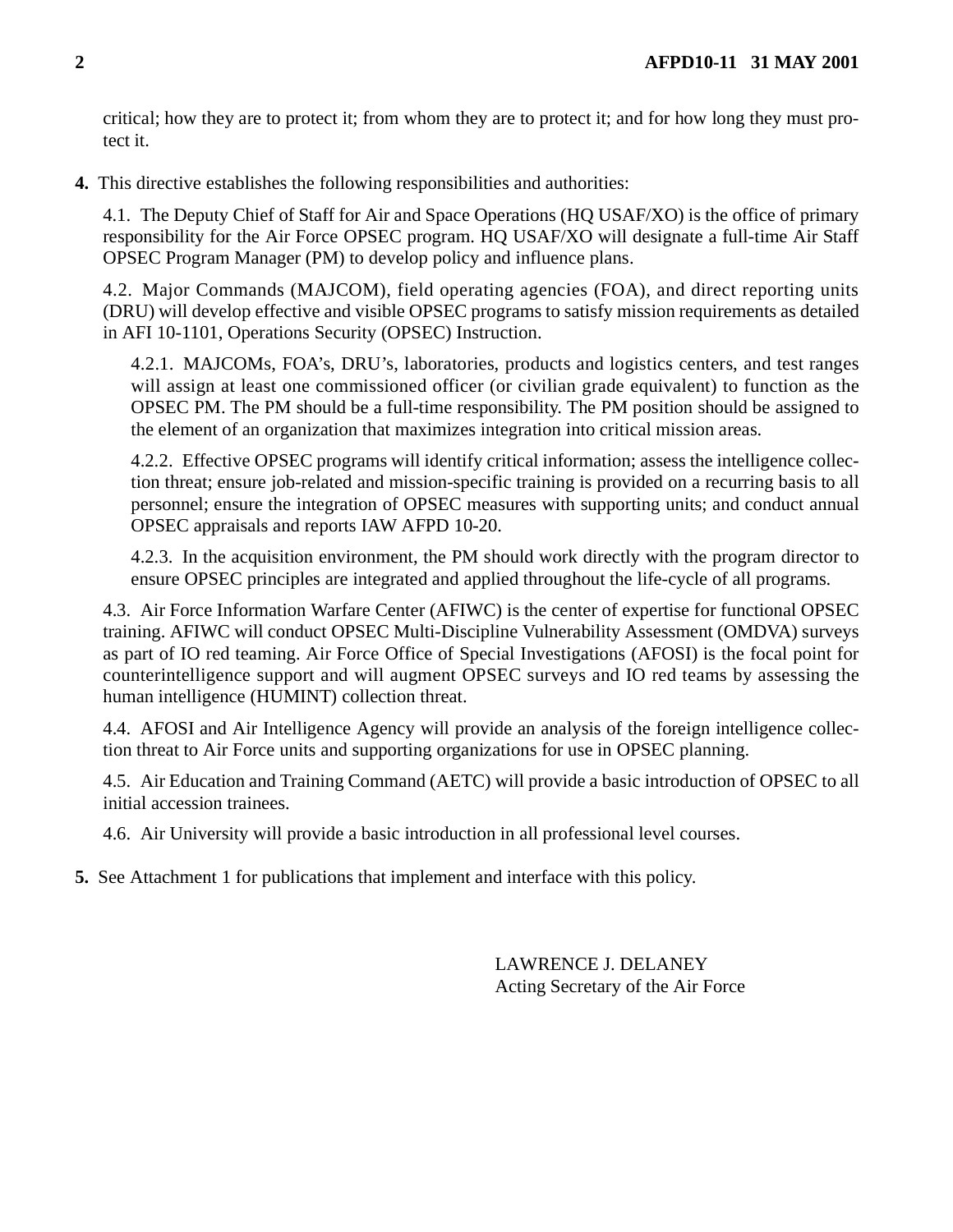# **Attachment 1**

### **IMPLEMENTING AND INTERFACING DOCUMENTS**

**A1.1.** This policy implements the following publications:

| <b>Publication</b><br><b>Designation</b> | Title                                                            | <b>Former Publication</b><br>or Date |
|------------------------------------------|------------------------------------------------------------------|--------------------------------------|
| DoD Directive 5100.78                    | United States Port Security Program                              | 25 Aug 86                            |
| DoD Directive 5205.2                     | DoD Operations Security Program                                  | 29 Nov 99                            |
| Joint Pub 3-54                           | Joint Doctrine for Operations Security                           | 24 Jan 97                            |
| Joint Pub $3-07.2$                       | Joint Tactics, Techniques, and Proce-<br>dures for Antiterrorism | 17 Mar 98                            |
| <b>AFPD 10-20</b>                        | Defensive Counterinformation                                     | No Former Publication                |
| $AFDD$ 2-5                               | <b>Information Operations Doctrine</b>                           | 5 August 98                          |

**A1.2.** This policy interfaces with the following publications:

| <b>Publication</b><br><b>Designation</b> | <b>Title</b>                                                  | <b>Former Publication</b><br>or Date          |
|------------------------------------------|---------------------------------------------------------------|-----------------------------------------------|
| <b>AFPD 10-7</b>                         | <b>Command and Control Warfare</b>                            | No Former Publication                         |
| AFI 10-1101                              | <b>Operations Security (OPSEC)</b> Instructions               | AFRs 55-30, 55-32,<br>55-36, 55-39, and 205-1 |
| AFI 10-1102                              | Safeguarding the Single Integrated Operational<br>Plan (SIOP) | AFR 205-25                                    |
| AFI 10-1103                              | <b>USAF Sensitive Reconnaissance Programs</b>                 | AFR 55-39                                     |
| AFI 10-1105                              | <b>Port Security Program Instructions</b>                     | AFR 55-32                                     |
| AFPD 31-7                                | <b>Acquisition Security</b>                                   | 2 Mar 93                                      |